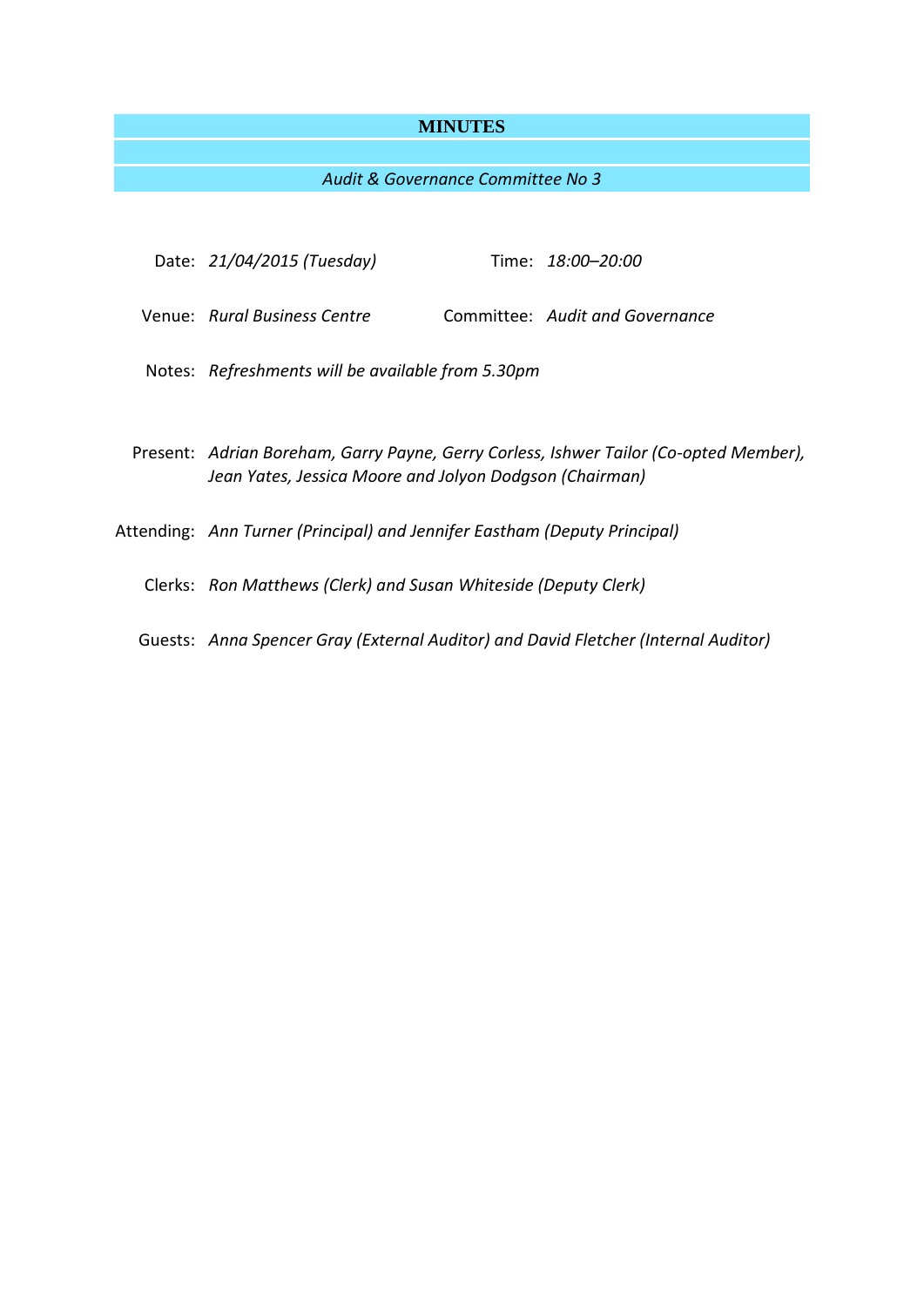### *Public* **Minutes**

Item number: Item description: (and category)

# **24.15** *Attendance of College Staff and Internal Audit Representative Decision* **Attendance of College Staff and Internal Audit Representative**

Section 8.1 of the current Constitution and Terms of Reference for the Audit & Governance Committee states:

*"The Principal or some other senior manager who is responsible for the College's internal control and a representative of the Internal Auditors shall normally attend meetings at the invitation of the Committee, and the Committee shall have the power to invite such other persons to attend meetings as may be desirable or necessary."*

### **Resolved:**

**That College Management and the Internal Audit representative attend the meeting.**

**25.15** *Apologies for Absence*

*Record* Jessica Moore was not in attendance.

- **26.15** *Public Minutes of Previous Meetings*
- **Decision** The public minutes of meeting number 2 held on Tuesday 10 February 2015 were confirmed and signed as a true and correct record.

### **27.15** *Declarations of Interest*

**Record** Committee members were asked to declare any interests they may have in respect of the items on the agenda. No declarations were received.

### **28.15** *Internal Audit Reports*

*Consultation* Consideration was given to the Internal Audit Reports. Recommendations were graded according to their level of importance High, Medium or Low.

### **Information Technology Control Environment Assessment**

The audit was centred on the College's information technology environmental controls.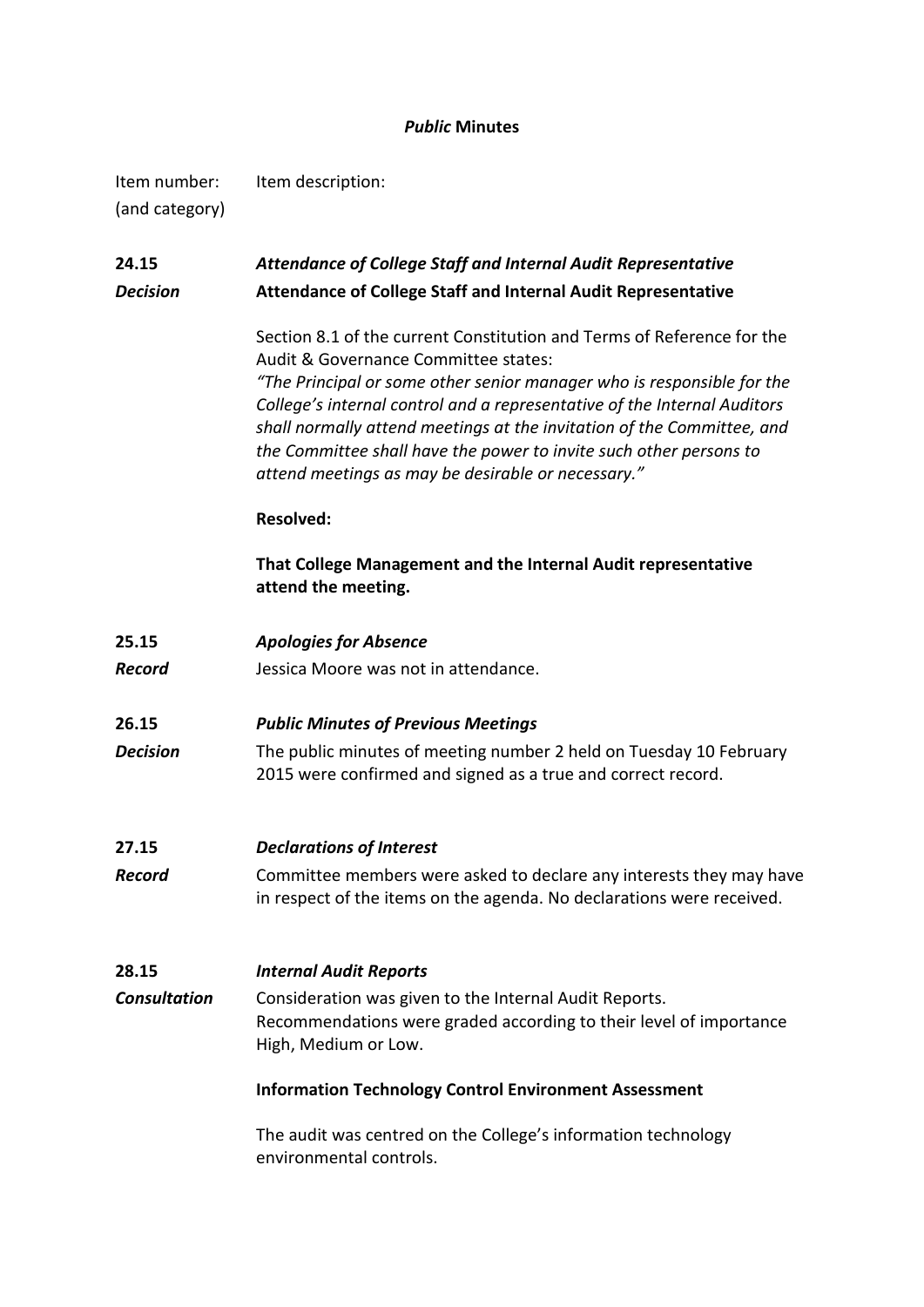The scope of the review was to evaluate the adequacy of risk management and control within the system and the extent to which controls had been applied.

Two medium priority and four low priority recommendations were made concerning back up options, disaster recovery testing, security, policy reviews, and procedures around leavers' accounts.

Governors questioned the level of recommendations and following discussions it was agreed to raise one recommendation from low to medium. The Internal Audit Manager would re-issue the report to take into account this change and incorporate other minor amendments concerning interpretation, highlighted during the discussions.

It was noted benchmarking data was not available due to the wide remit of the audit.

#### **Student Records – Additional Learning Support (ALS)**

The review was designed to assess the controls in place for recording and monitoring students with additional learning needs (ALS) / high learner needs (HLS) following changes to the funding approach.

Two low priority recommendations were made relating to administration. According to Baker Tilly benchmarking data the College was performing positively in comparison with other organisations in the sector.

Audit & Governance Committee was aware of the additional numbers of high need learners recruited to courses at the College and received some explanations around funding for these learners.

Audit & Governance Committee concurred with Management that the report provided reassurance evidenced by robust systems robust and a favourable comparison against other organisations benchmarked through Baker Tilly.

#### **Student Bursaries**

The review was designed to consider the policy and procedural framework and compliance with established processes for the Student Bursary Funds.

One low priority recommendation was made relating to dissemination and updating of policy documents.

Audit & Governance Committee were satisfied with responses to their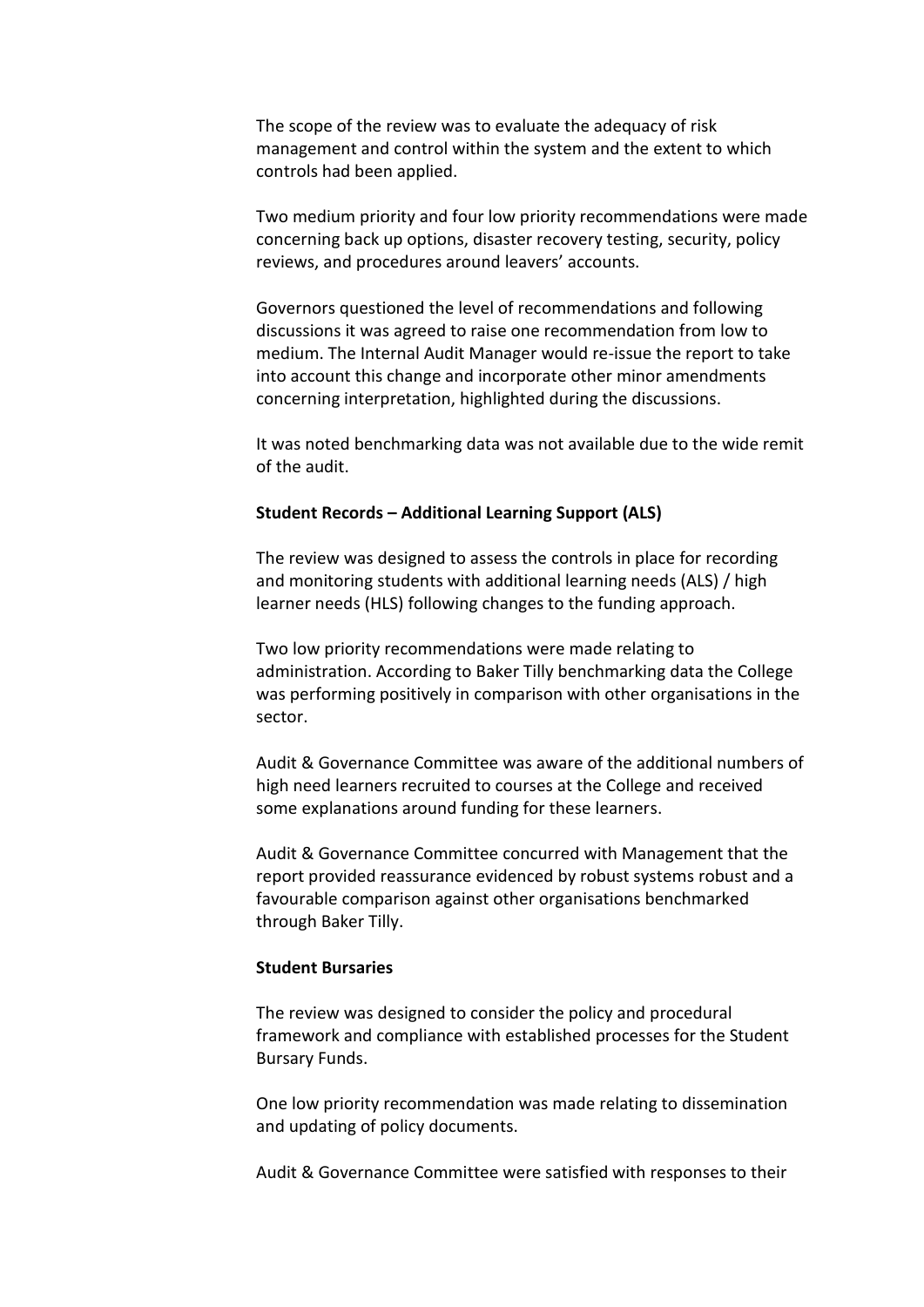questions concerning access to the policy, applications, and assessments and monitoring of the qualifying criteria.

#### **Internal Audit Progress Report – Baker Tilly**

The report provided an update on progress against the internal audit plan for 2014 / 2015 There was one further assignment to complete which was titled, Income Generation.

The Baker Tilly report indicated that, to date, they had not identified any significant issues which could have an impact on the statement that the Audit & Governance Committee would be required to make at the end of the year in relation to the College's governance, risk, management and internal control systems.

#### **Resolved:**

**That Audit Committee received and noted the Internal Audit Reports:**

- I. **Information Technology Control Environment Assessment**
- II. **Student Records – Additional Learning Support (ALS)**
- III. **Student Bursaries**
- IV. **Internal Audit Progress Report – Baker Tilly**

#### **29.15** *Internal Audit Progress Report and Summary Report*

**Decision** Consideration was given to the Internal Audit Progress Report and Summary Report prepared by the DP Finance & Funding. Out of a total of 34 items, 27 had been implemented, 4 were on-going, 2 were not yet due, 1 was no longer applicable and there were not any items outstanding.

> The Committee expressed it's satisfaction with the progress being made on the Internal Audit recommendations.

#### **Resolved:**

# **That Audit Committee accepted and approved the internal audit progress report and summary report.**

### **30.15** *Risk Management Summary Plan*

**Decision** Consideration was given to the Risk Management Summary Plan 2014 / 2015 which focused on the key risks on the Risk Register. There were no new risks added and changes were highlighted.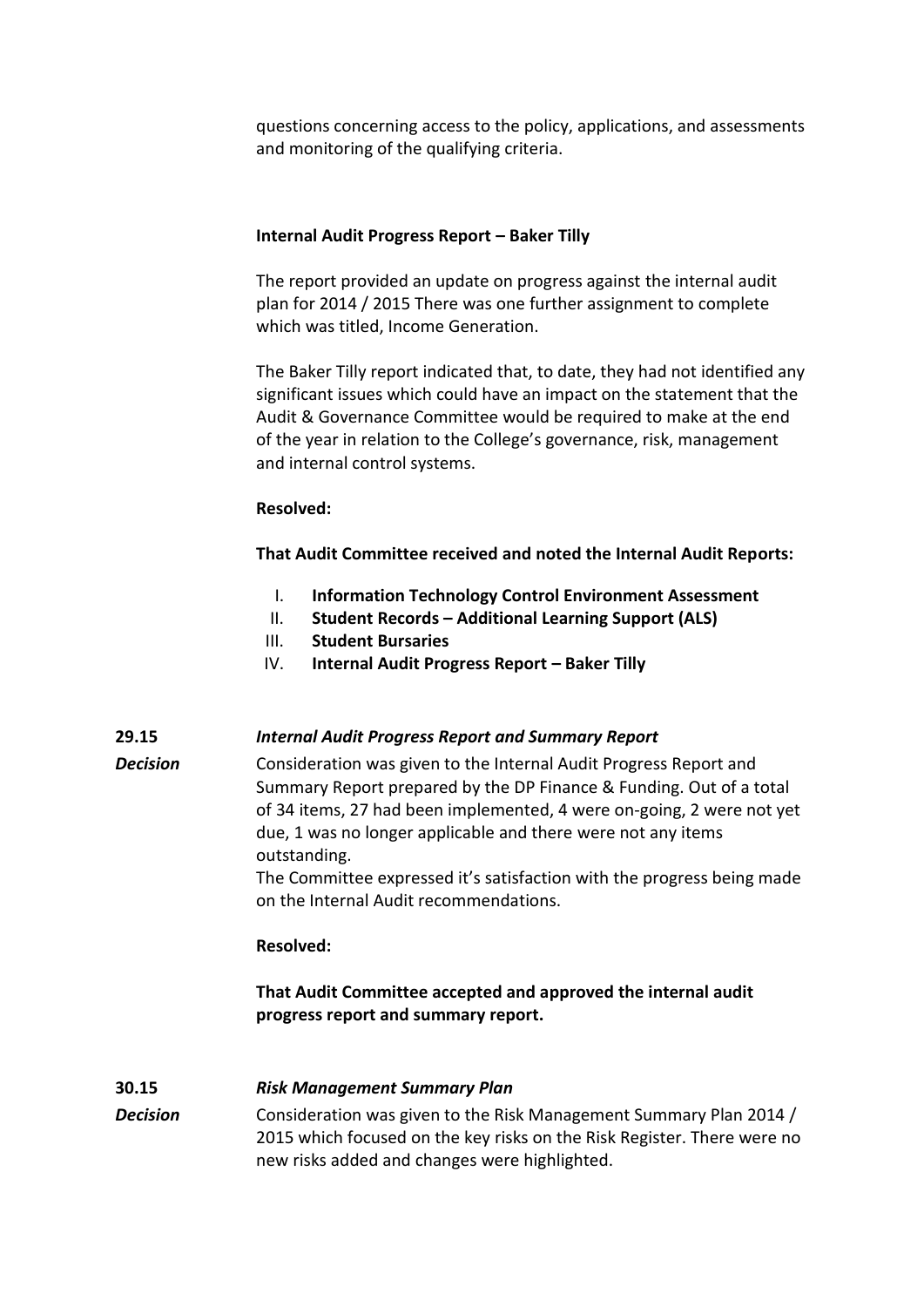The major concerns related to funding risks. Scores had not changed. Additional comments had been added to notify Committee of Management actions.

Audit & Governance Committee noted the Risk Management Policy documented financial thresholds to determine categorisation of the level of risks.

Members commented on risk 1e concerned with SFA funding, noting additional comments confirming significant cuts to adult classroom based funding.

With respect to partnership arrangements with UCLAN, links were established with Deans and the Principal had met with the interim Vice Chancellor.

There was comment on the risk. 'Environmental Damage' following some concerns over sewerage equipment. It was agreed the score remain unchanged.

#### **Resolved:**

**That Audit Committee approved the Risk Management Summary Report 2014 / 2015.**

### **31.15** *Skills Funding Agency – Notice of Financial Health*

*Information* Audit & Governance Committee noted the letter from the Skills Funding Agency which confirmed the College's Financial Health as 'Outstanding'. The College's underlying financial health grade had been assessed as 'Good' based on the College's financial plan for 2014 / 2015 to 2015 / 2016 but following a review of the College's audited financial statements the underlying grade was now assessed as 'Outstanding'.

### **Resolved:**

**That the notice of financial health be received**

#### **32.15** *Data Returns Report*

**Decision** Audit Committee noted the completion by the due dates of all statutory data required by the funding bodies.

#### **Resolved:**

**That Audit Committee received the Data Returns Report**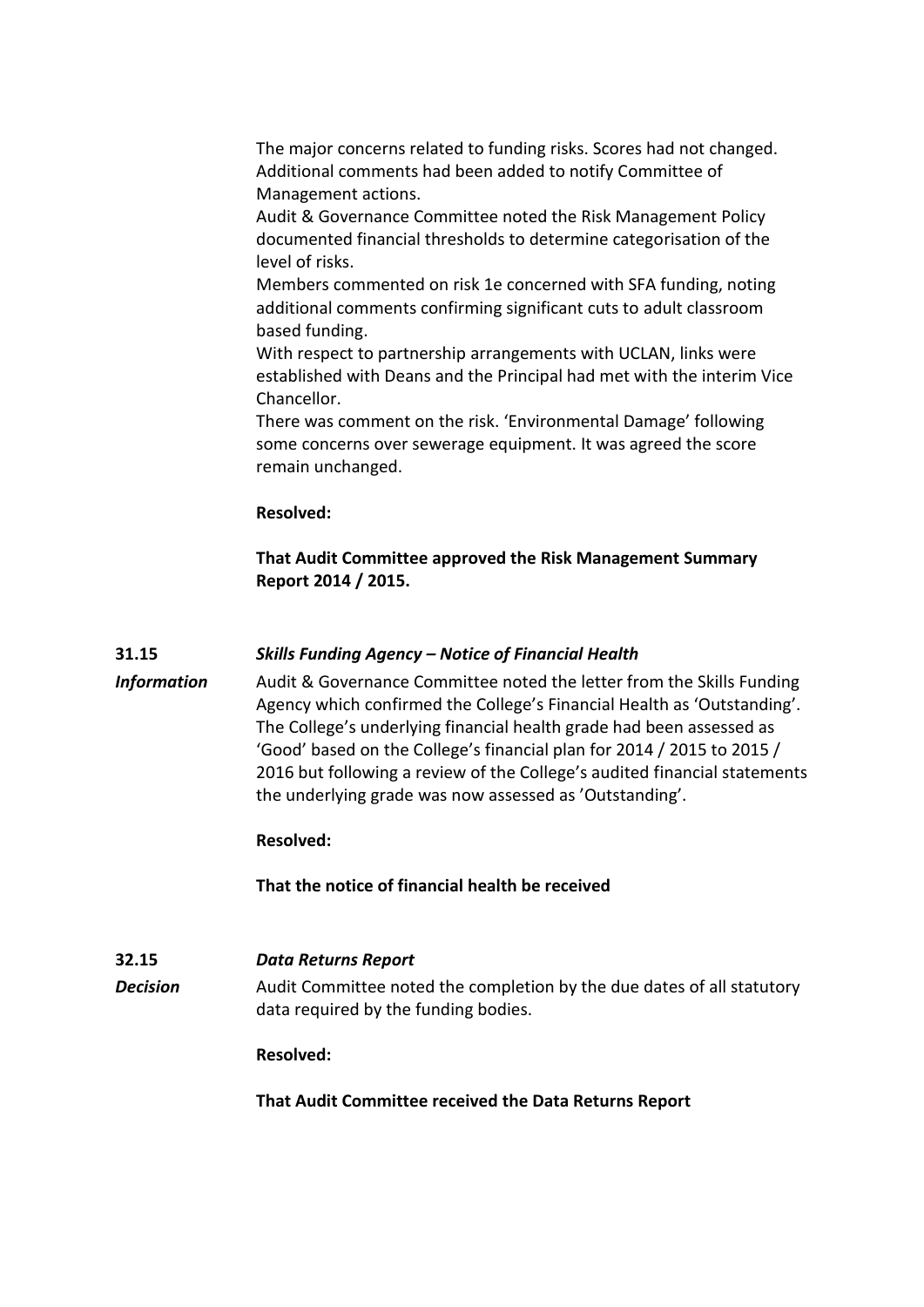### **33.15** *Money Laundering*

*Information* College awaited a report concerning the Money Laundering Inspection by HMRC which had taken place on Wednesday 25 February 2015. The DP Finance & Funding reported that the inspection had gone smoothly.

### **Resolved:**

### **That Audit Committee noted the update.**

### **34.15** *Governor Recruitment*

**Decision** In line with the decision at the last meeting and subsequent meeting of the Corporation an advert and press release has been issued with regard to governor recruitment. The Clerk updated members on interest in the position. The closing date

for applications was the 30 April.

Audit & Governance Committee agreed a Selection Panel to shortlist (should the need arise) and interview potential candidates. The Clerk would make the arrangements and the Principal would be present at the interviews in an advisory capacity.

### **Resolved:**

 **I. That the update on Governor Recruitment be received**

 **II. That the interview panel be agreed**

### **35.15** *Governor Training*

*Decision* The next Governor Training event was scheduled for Tuesday 16 June when information on the new QSR - Qualification Success Rates - which were likely to impact on overall success rates for the current year would be presented.

In addition reference was made at the Corporation meeting on 17 March for a session to review the Strategic Plan. Tuesday 23 June in the afternoon had been identified as a date for this to be undertaken.

### **Resolved:**

**That the Governor Training events be noted**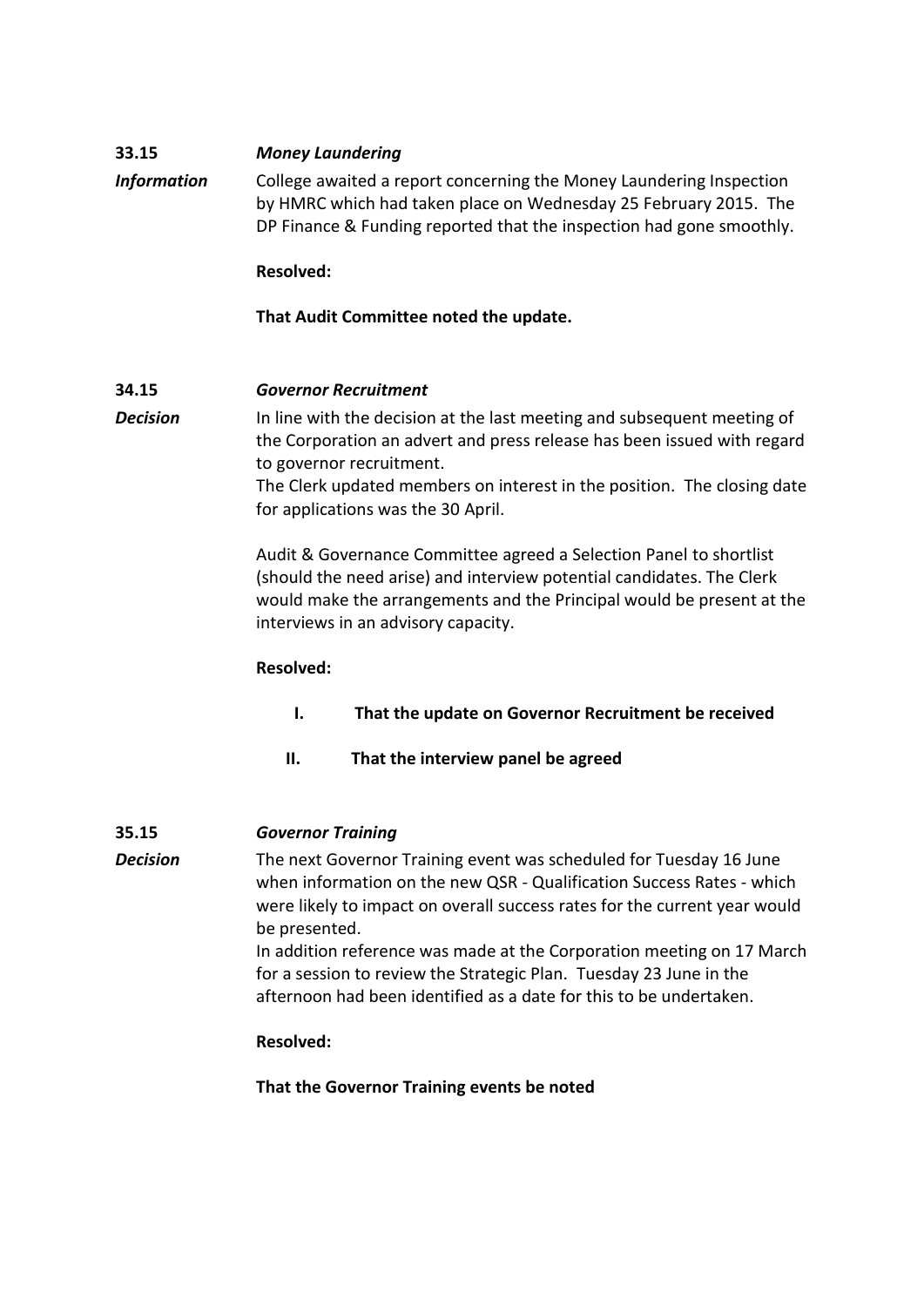### **36.15** *Co-opted Governor Ishwer Tailor*

*Decision* The current term of office for Ishwer Tailor as a Co-opted Member of the Audit & Governance Committee would expire on 31 July 2015 at which time he would have completed two, one year terms of office. Following due consideration it was

#### **Resolved:**

**That Ishwer Tailor be re-appointed as a Co-opted Member of the Audit & Governance Committee for a further period of one year commencing 1 August 2015.**

# **37.15** *Corporation Quality Improvement Plan (QIP) 2014 / 2015*

**Decision** Audit & Governance Committee expressed satisfaction in the progress against the actions in the Governance QIP.

**Resolved**:

**That the updated Governance QIP for 2014 / 2015 be received.**

## **38.15** *Corporation, Committee Meeting and Chairmen Appraisals*

*Decision* The Committee gave consideration to the annual appraisal of the Corporation Meeting, the Committee Meetings and the individual Committee Chairmen during the summer cycle of meetings. The appraisals would follow the same pattern as previous years utilising and adapting Association of Colleges templates.

> It was noted the Code of Good Governance made reference to Board member appraisals.

Audit & Governance Committee debated the merits of introducing an individual governor appraisal system and discussed the varying ways this could be achieved taking into account differing ways members contributed to good governance of the College. The Clerk informed members that this was currently being discussed by the Chairman and Vice Chairman of Corporation. The Clerk was asked to research best practice and report to a future meeting.

### **Resolved:**

**That the appraisal documents for Corporation and Committee meetings, and Committee Chairmen be approved**